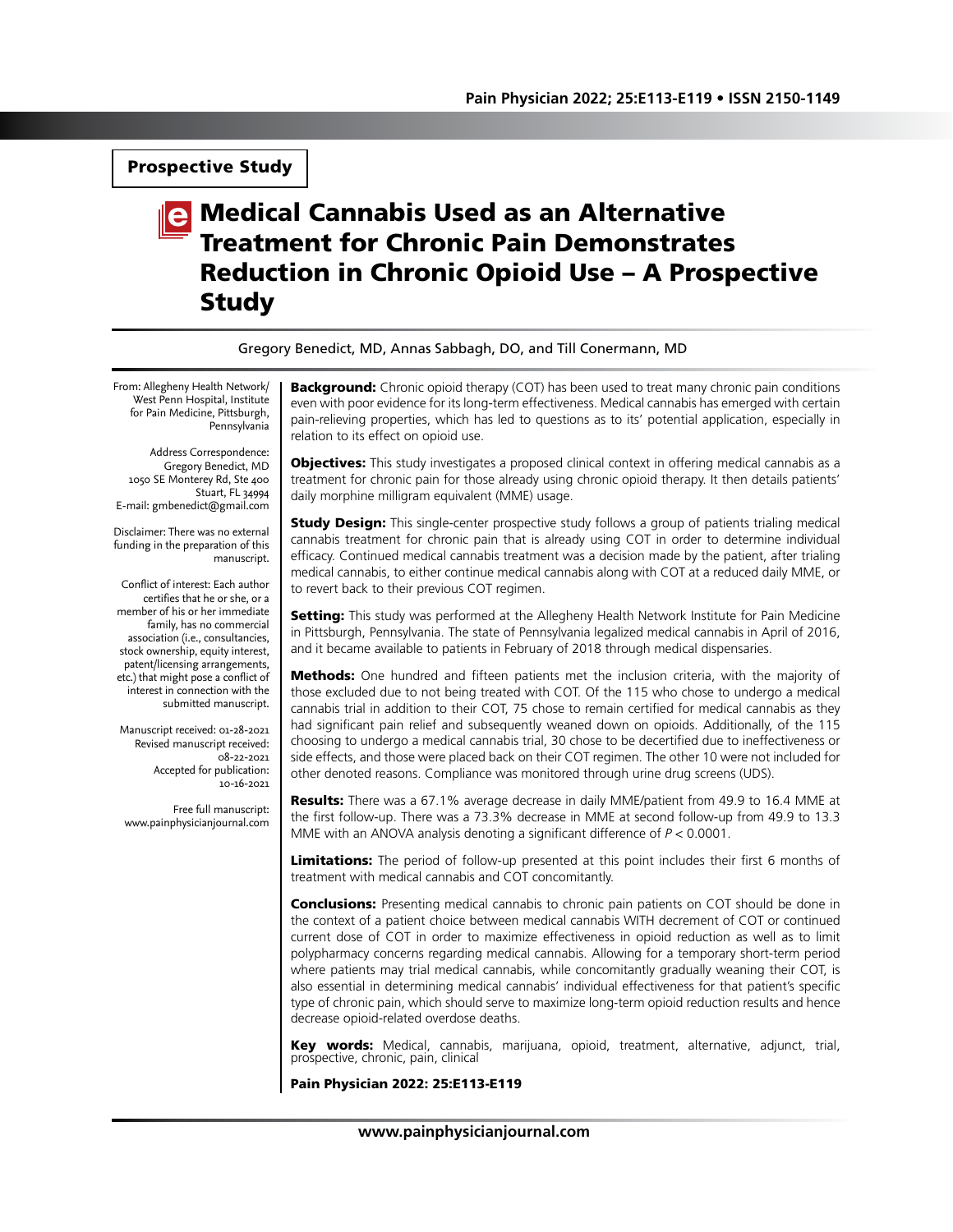I
I
n the United States, the leading cause of accidental
death is drug overdose. Opioid overdose is now
common, with prescriptions for opioid-containing
medications quadrupling between 1999 and 2010. n the United States, the leading cause of accidental death is drug overdose. Opioid overdose is now common, with prescriptions for opioid-containing During that time, there was a fourfold increase in overdose deaths due to opioids (1). Regardless of many safety concerns, opioids continue to be used for many difficult to treat chronic pain conditions in lieu of a lack of evidence to support long-term effectiveness (2). This has led to a search for alternative or opioidsparing treatments (3-6). As evidence to support different pain-relieving properties of medical cannabis has expanded, there is substantially increasing interest as to its potential role for many different chronic pain conditions. The use of medical cannabis as an alternative to opioids, or as an adjunctive treatment, is currently being researched.

## **OBJECTIVES**

Can medical cannabis help reduce the amount of opioid use for patients with chronic pain conditions being treated with chronic opioids? Thus far, studies have shown mixed results. Multiple studies have demonstrated that simply legalizing medical or recreational marijuana has not led to a significant decrease in chronic opioid use for those with chronic pain (7,8). Other observational and epidemiological studies have demonstrated that medical cannabis use is associated with a decrease in opioid use, as well as a decrement in associated morbidity and mortality (4,5,9-11). These studies, as well as the pain-relieving properties of marijuana, demonstrate a potential application for medical cannabis in patients treating their chronic pain with opioids, but shed limited light on medical cannabis' effectiveness and appropriate role in clinical application.

# **STUDY DESIGN**

There are relatively few clinical studies detailing morphine milligram equivalent (MME) use in relation to medical cannabis used for chronic pain conditions (12,13). There are even fewer studies detailing the context in which medical cannabis is offered to patients as a treatment option. As far as the authors of this study are aware, there has not been a prospective study demonstrating the effectiveness of introducing medical cannabis into a treatment plan that includes a mandatory opioid weaning program if the patient decides to continue treating their pain with medical cannabis. In other words, medical cannabis was offered to patients with a qualifying pain condition with the understanding that concomitant use of medical cannabis and opioids would not be acceptable after a trial period of medical cannabis to determine individual effectiveness in treating the patients' chronic pain.

This single-center prospective study offers a specific presentation of medical cannabis treatment for patients treating chronic pain with opioids and has yielded significant decrement of MME for the majority of patients in this study. With the lower abuse potential and relative safety profile of medical cannabis, the authors of this study present a potential treatment plan which may reduce opioid use among many difficult to treat chronic pain patients.

## **SETTING**

This study was performed at the Allegheny Health Network Institute for Pain Medicine in Pittsburgh, Pennsylvania. The state of Pennsylvania legalized medical cannabis in April of 2016, and it became available to patients in February of 2018 through medical dispensaries.

## **METHODS**

# Study Population

The patients included in the current study are organized by demographics (Table 1), as well as type of pain (Table 2). Notably, all patients included in this study met the state medical cannabis certification indication for "severe chronic or intractable pain."

Inclusion Criteria: 1) History of chronic non-malignant intractable pain that has failed conventional therapy; 2) Chronic opioid use for more than 6 months; 3) Patient understanding and agreement to Allegheny Health Network medical cannabis consent form and policies, including the goal to be weaned off all opioids as the policy does not allow patients to be on longterm opioids with medical cannabis for non-malignant pain; 4) At least one routine follow-up after medical cannabis certification.

Exclusion Criteria: 1) Patients on opioid maintenance therapy for opioid use disorder; 2) Patients on methadone therapy for chronic pain as there is no agreeable morphine milligram equivalent for the medication; 3) Patients currently with or a history of malignant pain; 4) Patients not willing to wean off opioids when presented medical cannabis, initially as an adjunctive treatment, and subsequently thereafter, as an alternative treatment; 5) No follow-up after certification.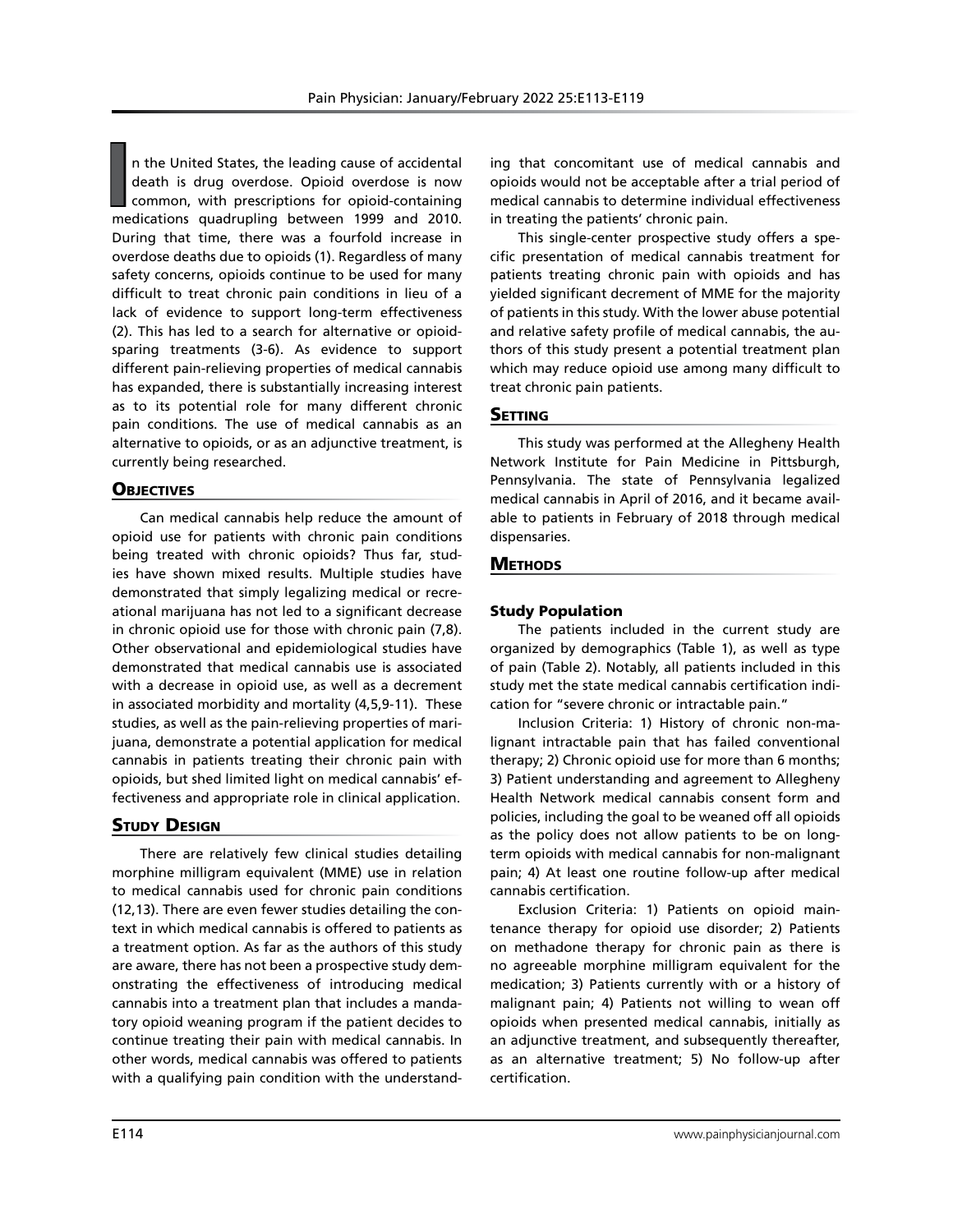Table 1. *Patient demographics.*

| Gender               |                |
|----------------------|----------------|
| Female               | 46             |
| Male                 | 29             |
| Median Age (yrs)     | 59             |
| Mean Age (yrs)       | 58.4           |
| <b>Age Breakdown</b> |                |
| 30-39                | $\overline{4}$ |
| $40 - 49$            | 14             |
| 50-59                | 22             |
| $60 - 69$            | 24             |
| 70-79                | 9              |
| 80-89                | $\overline{2}$ |

#### Protocol Description

Patients that met the aforementioned inclusion/ exclusion criteria were offered medical cannabis as a potential treatment option. After discussing the risks, benefits, and potential side effects of each patient's chronic opioid therapy, we presented medical cannabis as an alternative, potentially effective treatment for pain. We offered certification for medical cannabis, initially on a short-term basis, to determine individual efficacy for their type of pain. We deemed this the "trial" or "overlap" period as they were allowed to continue chronic opioid therapy. It was discussed at this initial visit, prior to certification, that after the trial period was over that a mandatory opioid weaning process would be initiated should they decide to continue medical cannabis as a treatment. It was made clear that concomitant use of medical cannabis and opioids would not be acceptable on a long-term basis.

Patients were counseled on the risks, side effects, and benefits of medical cannabis as supported by current evidence-based medicine. The limited scientific evidence base for medical cannabis treatment in certain diagnoses was discussed with the patient. Additionally, we discussed that the degree of effectiveness varies from patient to patient, and a trial of different medical cannabis formulations may be required to achieve an effect.

We discussed that trial periods could vary between 3 to 6 months. If patients met the aforementioned inclusion/exclusion criteria, an individual clinical trial was then conducted. At the initial visit and subsequent follow-ups, we encouraged patients to try various formulations, types, and strengths of cannabis to assess effectiveness. The patients were counseled on the cannabis strains of sativa, indica, and hybrid, as well Table 2. *Patient type of pain.*

| Post laminectomy syndrome               | 23             |
|-----------------------------------------|----------------|
| Rheumatoid arthritis                    | 7              |
| Compression fracture                    | 3              |
| Myofascial pain                         | 3              |
| Neuropathic pain                        | 3              |
| Spinal stenosis                         | 3              |
| Chronic pelvic pain                     | $\overline{2}$ |
| Chronic postoperative abdominal pain    | 2              |
| Chronic postoperative knee pain         | $\overline{2}$ |
| Degenerative disc disease lumbar        | $\mathfrak{D}$ |
| Facet arthropathy lumbar                | 2              |
| Osteoarthritis                          | 2              |
| Psoriatic arthritis                     | $\overline{2}$ |
| Sacroiliitis                            | $\overline{c}$ |
| Ankylosing spondylitis                  | $\mathbf{1}$   |
| Brachial Plexopathy                     | 1              |
| Central Pain syndrome                   | 1              |
| Cervical neural foraminal stenosis      | 1              |
| Chronic knee pain                       | 1              |
| Chronic pancreatitis                    | 1              |
| Cranial neuralgia                       | 1              |
| CRPS type 1                             | 1              |
| Ehler-Danlos syndrome                   | 1              |
| Fibromyalgia                            | ı              |
| Lumbar spondylolisthesis                | $\mathbf{1}$   |
| Mixed Cutaneous tissue disease          | 1              |
| Polyarticular joint Pain                | 1              |
| Sarcoidosis                             | 1              |
| Systemic Lupus Erythematosus            | 1              |
| Thoracic intervertebral disc herniation | 1              |
| TMJ                                     | 1              |

as the differing ratios of tetrahydrocannabinol:canna bidiol (THC:CBD). As noted, possible side effects were discussed. One such well-documented risk includes the possibility that some strains of sativa have been linked with increased anxiety and may have various psychoactive side effects. We encouraged patients to avoid sativa, start with low doses of THC, and gradually increase the dose for effect. We also recommended that all patients avoid the inhalational route of medical cannabis to minimize other risks. At the end of their trial period, patients were clinically evaluated for their response to medical cannabis and screened for adverse side effects. At that time, if the patient was personally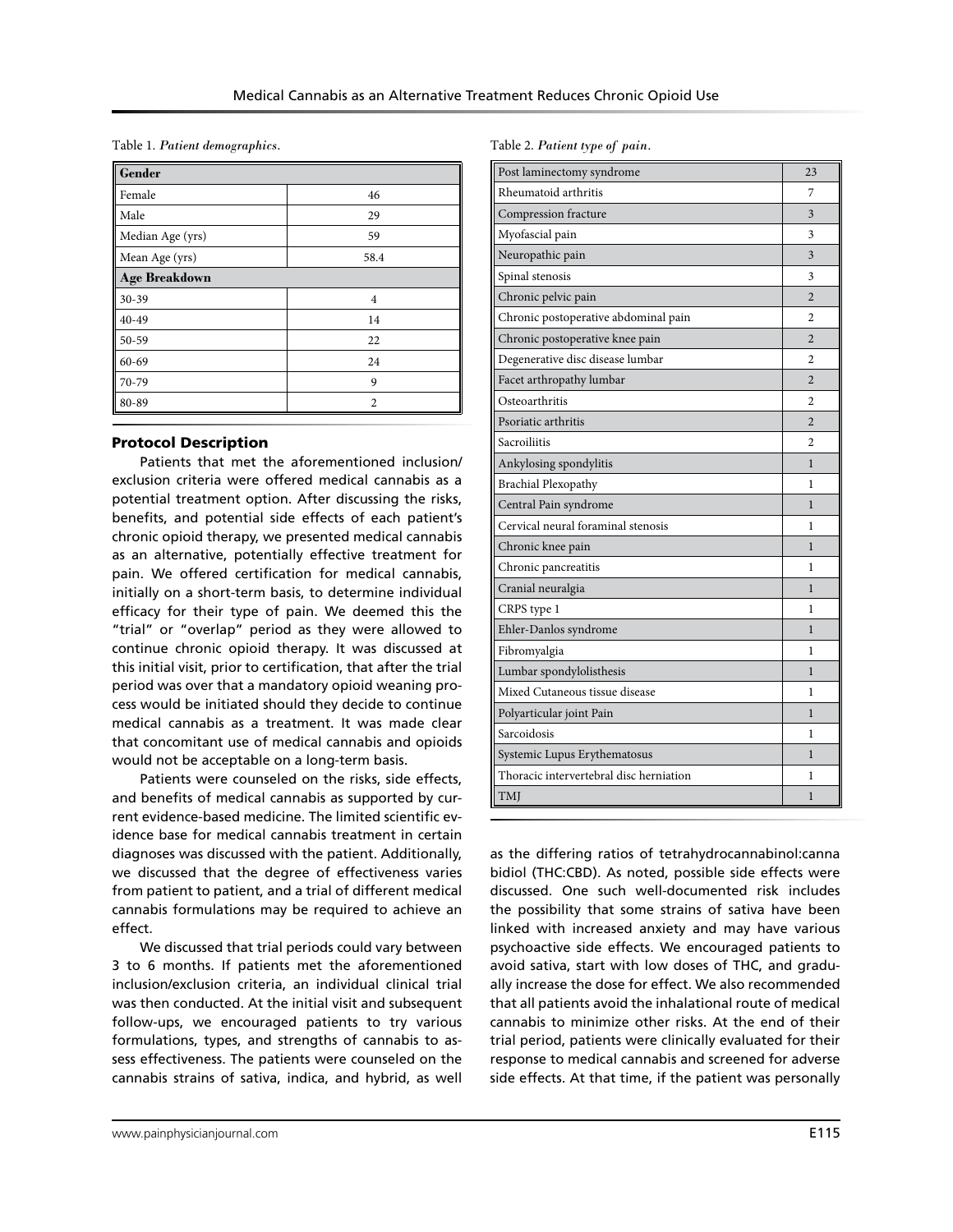satisfied with their level of response, barring adverse side effects, they subsequently underwent a mandatory opioid weaning process tailored to their specific clinical situation.

Depending on the type of opioids, dose of opioids, type of pain, and overall clinical situation, the opioid weaning period was variable. After the trial period was complete, patients were gradually weaned off opioids, starting with long-acting opioids, with the goal of discontinuation in several weeks. If patients did not find an effective medical cannabis regimen, they were subsequently de-certified for medical cannabis use, and they were again treated with an opioid regimen following minimally effective dosing principles.

The Pennsylvania Prescription Drug Monitoring Program (PDMP) was inquired on every patient at each visit. This was done initially to determine the length and dose of opioids before certification. Additionally, this information aided in structuring a personalized opioid weaning program as part of the overall clinical situation, should the patient decide to continue with medical cannabis treatment. The PDMP, along with random urine drug tests (UDT), were used to monitor compliance with the stipulations of the protocol.

The opioid doses were converted to morphine milligram equivalents using standardized conversion factors. During the study, patients were monitored with routine follow-ups every 1 to 3 months, random urine drug screens, and prescription monitoring using the Pennsylvania Prescription Drug Monitoring Program.

# **RESULTS**

Of the 542 patients certified for medical cannabis, 115 met the inclusion/exclusion criteria to evaluate those with chronic pain being treated with chronic opioids. The majority of those that were excluded were those certified for medical cannabis that were not using COT to treat their chronic pain. Seventy-five out of the 115 remained certified for medical cannabis as they had significant pain relief, with increased functional ability, and did not report or demonstrate any major adverse effects. Out of the 40 patients that were decertified, 27 were decertified secondary to ineffectiveness, 4 failed to follow-up, 3 for side effects, 3 for costs, one passed away independent from their medical cannabis use, one transferred care elsewhere, and one was transferred to a skilled nursing facility where medical cannabis was prohibited. For the side effects, one patient experienced agitation and asthma hyperreactivity, one experienced déjà vu, and the last

patient experienced hallucinations. It is notable that the patient who experienced asthma hyperreactivity did not follow recommendations to avoid the inhalational route.

Excluding reasons for medical cannabis decertification unrelated to efficacy or side effects (10 patients), the study yielded 75 patients deciding to undergo the opioid weaning process whilst continuing with medical cannabis, and 30 patients deciding to stick with COT, instead of medical cannabis, to control their chronic pain. Therefore, when presented medical cannabis within the aforementioned context, this equates to 71.4% (75/105) of patients deciding to decrease their COT as the medical cannabis trial met their personal pain-reduction standards to such a significant degree that they chose to wean their COT, as the decision was left to the patient.

The average starting MME for 115 patients was 50.5. For the patients that remained certified, their starting MME mean was 49.9 with a standard deviation of 64.5. The decertified group was 52.1 MME. There was a 67.1% decrease in the morphine equivalents from 49.9 to 16.4 after the first follow-up for the patients that remained certified for medical cannabis. For patients that had a second follow-up visit, there was a 73.3% decrease in MME from 49.9 to 13.3. An ANOVA analysis was performed and found a significant decrease in the use of opioids (*P* < 0.0001).

#### Limitations

An important limitation of this study is the absence of long-term data of medical cannabis in treating chronic pain currently treated with chronic opioids. To address this limitation, these patients will continue to be followed with updated results to be presented at a future time, but the initial decrement in daily MMEs has been significant. It can be argued that this decrement is the result of the prescriber's refusal to write for the patient's current dosages of opioid medication once the patient chooses medical cannabis, but contrary to that notion, the patients demonstrating this decrement have chosen this treatment route over opioids. We posit that this will help maximize long-term success rates in this group of patients.

The heterogeneity of the group of patients studied should be noted as the majority of patients had been diagnosed with post-laminectomy syndrome, but conclusions made for a specific diagnosis should be withheld and only applied to the broader category of chronic non-malignant pain.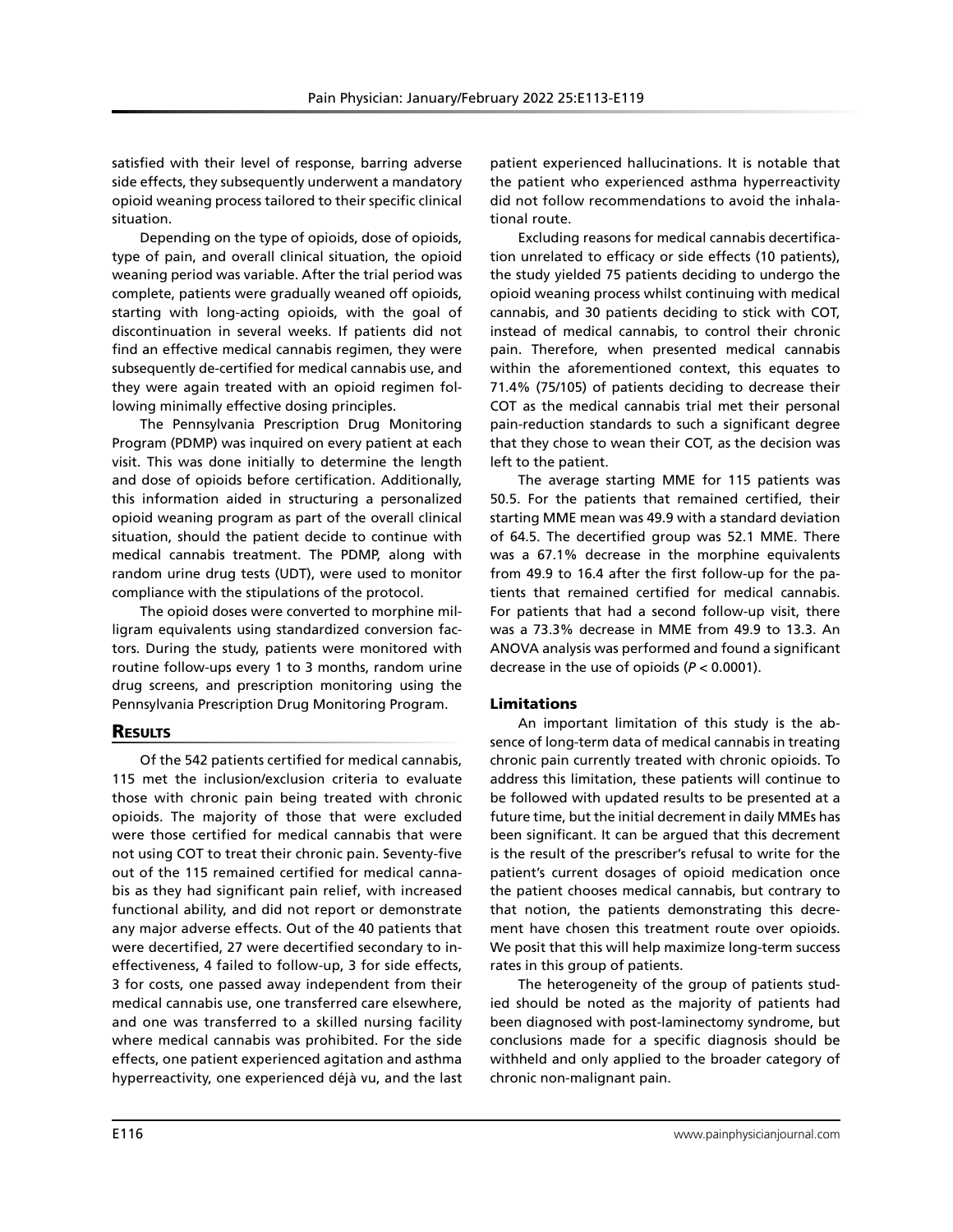#### **CONCLUSIONS**

Researchers are currently debating the many questions that must be answered in order to make an informed clinical recommendation regarding medical cannabis for those using chronic opioids to treat chronic pain. Notably, there is poor evidence to begin with to support any long-term reduction in pain, or functional increases, when chronic opioid therapy is used for chronic non-malignant pain. A quickly increasing number of studies looking solely at medical cannabis' effectiveness for reducing pain has demonstrated variable results. A recent article in JAMA summarized the current state of evidence noting some significant evidence for the effectiveness of cannabis when used for neuropathic pain, but stresses insufficient evidence for other types of pain, citing study-design limitations including non-clinical or population-level studies, in addition to an ill-defined proposed role in clinical application (3). The current study attempts to address some of these concerns with the understanding that many additional well-designed clinical studies are required to define the clinical role of medical cannabis better. The current study's approach has led to a significant decrement in chronic opioid use for the majority of patients with chronic pain deciding to trial medical cannabis in our clinical setting.

Multiple studies have demonstrated a lack of evidence to support that state-level policy changes regarding medical cannabis correlate with a significant decrement in opioid use in large population-level studies (7,8). Additionally, one of the longest prospective studies to date did not demonstrate a significant reduction in long-term prescribed opioid use for patients using cannabis (15). This may demonstrate a significant limitation in the efficacy of cannabis used for chronic pain when presented as an adjunctive treatment to chronic opioids. It is also plausible that the limitation in efficacy could be, in part, due to analyzing general cannabis use as opposed to medical cannabis use with physician oversight. The current study's protocol presented medical cannabis to a similar population using chronic opioid therapy as an alternative treatment, but only after an overlap period of adjunctive use to determine individual clinical efficacy. If the patient determined sufficient effectiveness of medical cannabis for their chronic pain, a mandatory opioid weaning process was subsequently initiated. With a lack of long-term safety studies for medical cannabis, there are polypharmacy and medicolegal risks associated with this treatment option, specifically for this group

of patients. Offering medical cannabis with this type of protocol should minimize those risks by limiting the amount of time patients are able to use both medical cannabis and chronic opioids concomitantly. It also offers physician oversight as well as a plan to eliminate chronic opioid use for this group of patients, thereby decreasing patient risk from the well-documented risks of chronic opioid therapy. It is the authors' position that this specific clinical context in which medical cannabis was offered, as well as this specific clinical indication, that the current study yielded such impressive results from both a compliance perspective (71.4% deciding to wean their chronic opioid regimen) and from an %MME-reduction perspective (73.3% average daily MME-decrement at 2 months of follow-up).

The authors of this study posit 2 plausible conclusions to further support the successful clinical context assertion for this study's increased effectiveness in decreasing prescription opioid use. First, allowing the patient their own individual medical cannabis trial allows them to determine the extent of effectiveness for their type of chronic pain. It allowed our patients to prepare for the opioid weaning process, knowing that they have another treatment with a degree of effectiveness that meets each patient's individual standard. This gives them the decision to undergo the opioid weaning process only if they find medical cannabis to treat their pain sufficiently. A second possible conclusion for this study's superior outcome results from inclusion criteria that differentiate those patients with a willingness to undergo opioid weaning. Our patients trial medical cannabis with the understanding that concomitant use of opioid pain medication and medical cannabis will not be tolerated on a long-term basis. This effectually narrows in on the population with a willingness to decrease opioid use. This is similar to a widely accepted approach for physicians combating tobacco use wherein the patient must first affirm a willingness to quit in order to maximize successful long-term results. Therefore, applying this same concept to patients using chronic opioid therapy, the authors of this study expect to see optimized long-term results through this unique presentation of medical cannabis as a treatment option. Therefore, we present medical cannabis as an alternative, potentially effective, class of treatment.

As previously alluded to, the safety of medical cannabis must be taken into account when considering it as a possible treatment option for this patient population. The safety profile of medical cannabis requires extensive additional research, but many have drawn initial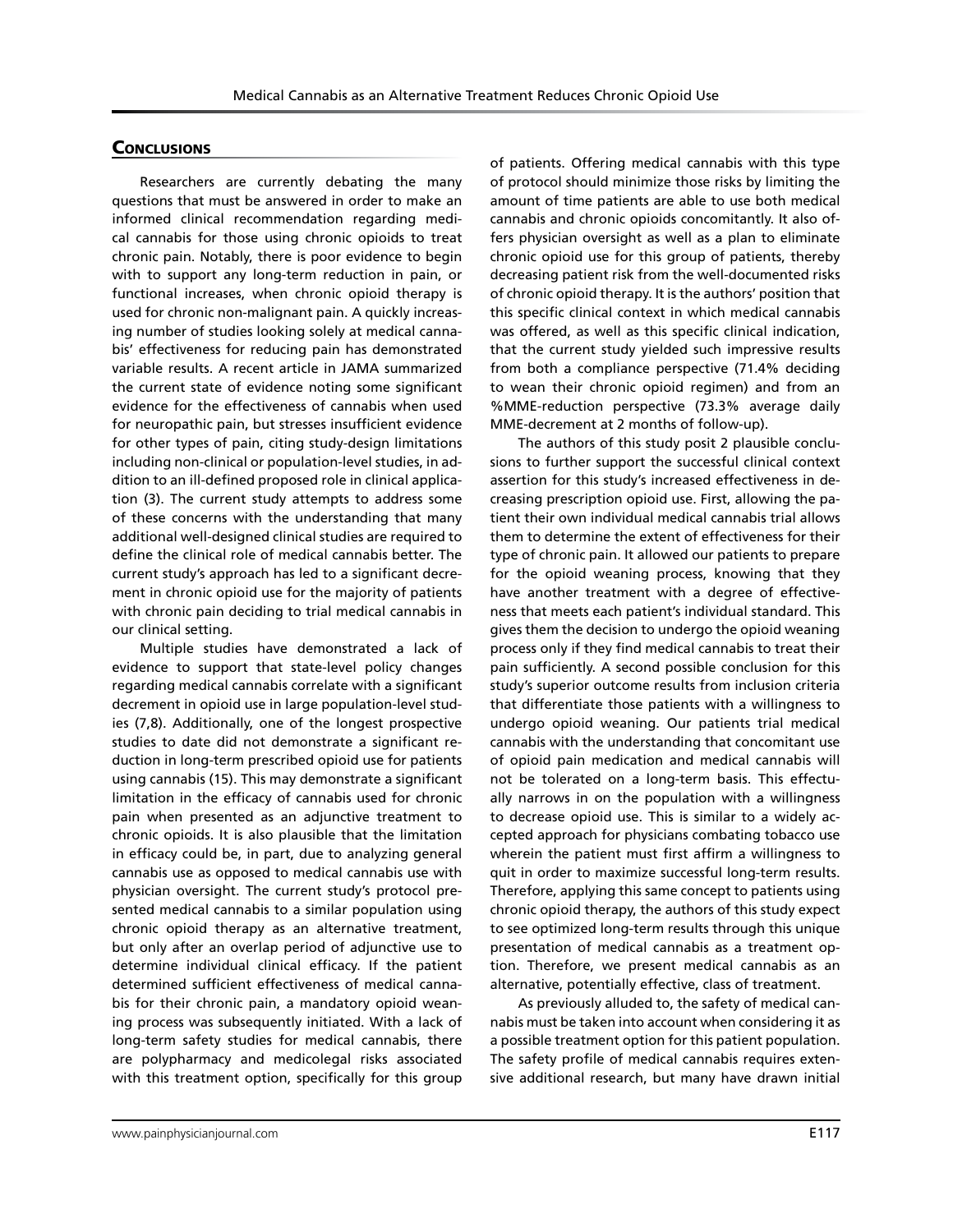conclusions that apply to this patient population. Cannabis has been shown to be associated with increased risk of motor vehicle accidents, cognitive impairment, and long-term structural brain changes (3,14). These same risks have been demonstrated for those taking chronic opioids, with the exception of an increased risk of fatal overdose (3,14). Therefore, some have inferred a superior safety profile relative to chronic opioid use. Regardless, it is widely accepted that more studies are needed concerning long-term medical cannabis use in regards to safety in order to address the extent of risk a patient accepts when choosing this treatment option. Additionally, chronic use of cannabis has demonstrated relatively negligible physiological dependence in comparison to chronic opioid use, but psychological addiction should not be overlooked, especially in this grouping of patients, as euphoric effects, addiction, and even placebo-effect may play some role in patients choosing either chronic opioid therapy or medical cannabis. Regardless, a patient's long-term adherence to a treatment plan resulting in a persistent decrement in chronic opioid use, in addition to medical cannabis, argues against a significant placebo effect; therefore longer-term monitoring of the current study's population should prove useful.

With increasing awareness and education aimed at decreasing high-dose opioid prescribing patterns, the authors of this study expect to see a decline in opioidrelated overdose deaths over time when viewed simply from an availability standpoint. This previous assumption does not take into account those patients that turn to illegal opioid/opiate use, as many patients are forcibly weaned from high-dose opioids without suitable alternative treatment options. During this paradigm shift regarding accepted opioid prescribing practices,

many patients are at increased risk of morbidity and mortality, which places increased importance on developing improved treatment paradigms, which may include medical cannabis.

Initially, it was argued that legalizing medicinal cannabis may adversely affect opioid misuse and abuse rates. Data to date has not supported this claim. Current evidence indicates that chronic opioid therapy with concurrent medical cannabis use either does not decrease MME requirements or does so to a modest degree. Additionally, considering societal and patientlevel harms of chronic opioid prescribing practices, as well as continued opioid abuse in states where medical cannabis has been legalized, we feel strongly, based on our study, that medical cannabis should only be available for treatment under a physician's oversight and as part of a treatment strategy which includes compliance monitoring to minimize harms and improve efficacy rates. After discussing the risks, benefits, and potential side effects of chronic opioid therapy with the patient, the authors of this study present medical cannabis, used with the current study's paradigm, as a potentially effective class of treatment for chronic pain.

#### Acknowledgments

Contributions: All 3 of the authors of the current study had full access to the data, and contributed to the design of the study as well as the literature search. Significant contributions to the manuscript were also provided by all 3 authors.

We would like to thank the editorial board of *Pain Physician* for review and criticism in improving the manuscript. We would also like to express our sincerest gratitude to the support staff at the Institute for Pain Medicine, specifically Tabitha Santucci.

#### **REFERENCES**

- Schiller EY, Goyal A, Mechanic OJ. Opioid Overdose. In: StatPearls. Treasure Island (FL): StatPearls Publishing; 2019.
- 2. Chou R, Turner JA, Devine EB, et al. The effectiveness and risks of longterm opioid therapy for chronic pain: A systemic review for a National Institutes of Health Pathways for Prevention Workshop. *Ann Intern Med* 2015; 162:276-286.
- 3. Humphreys K, Saitz R. Should physicians recommend replacing opioids with cannabis? *JAMA* 2019;

321:639-640.

- 4. Lucas P, Walsh Z. Medical cannabis access, use, and substitution for prescription opioids and other substances: A survey of authorized medical cannabis patients. *Int J Drug Policy* 2017; 42:30-35.
- 5. Piper BJ, DeKeuster RM, Beals ML, et al. Substitution of medical cannabis for pharmaceutical agents for pain, anxiety, and sleep. *J Psychopharmacol* 2017; 31:569-575.
- 6. Wilkerson JL, Niphakis MJ, Grim TW, et al. The selective monoacylglycerol lipase

inhibitor MJN110 produces opioidsparing effects in a mouse neuropathic pain model. *J Pharmocol Exp Ther* 2016; 357:145-156.

- 7. Segura LE, Mauro CM, Levy NS, et al. Association of US medical marijuana laws with nonmedical prescription opioid use and prescription opioid use disorder. *JAMA Netw Open* 2019; 2:1-11.
- 8. Chihuri S, Li G. State marijuana laws and opioid overdose mortality. *Inj Epidemiol* 2019; 6:38.
- 9. Boehnke KF, Litinas E, Clauw DJ. Medical cannabis use is associated with